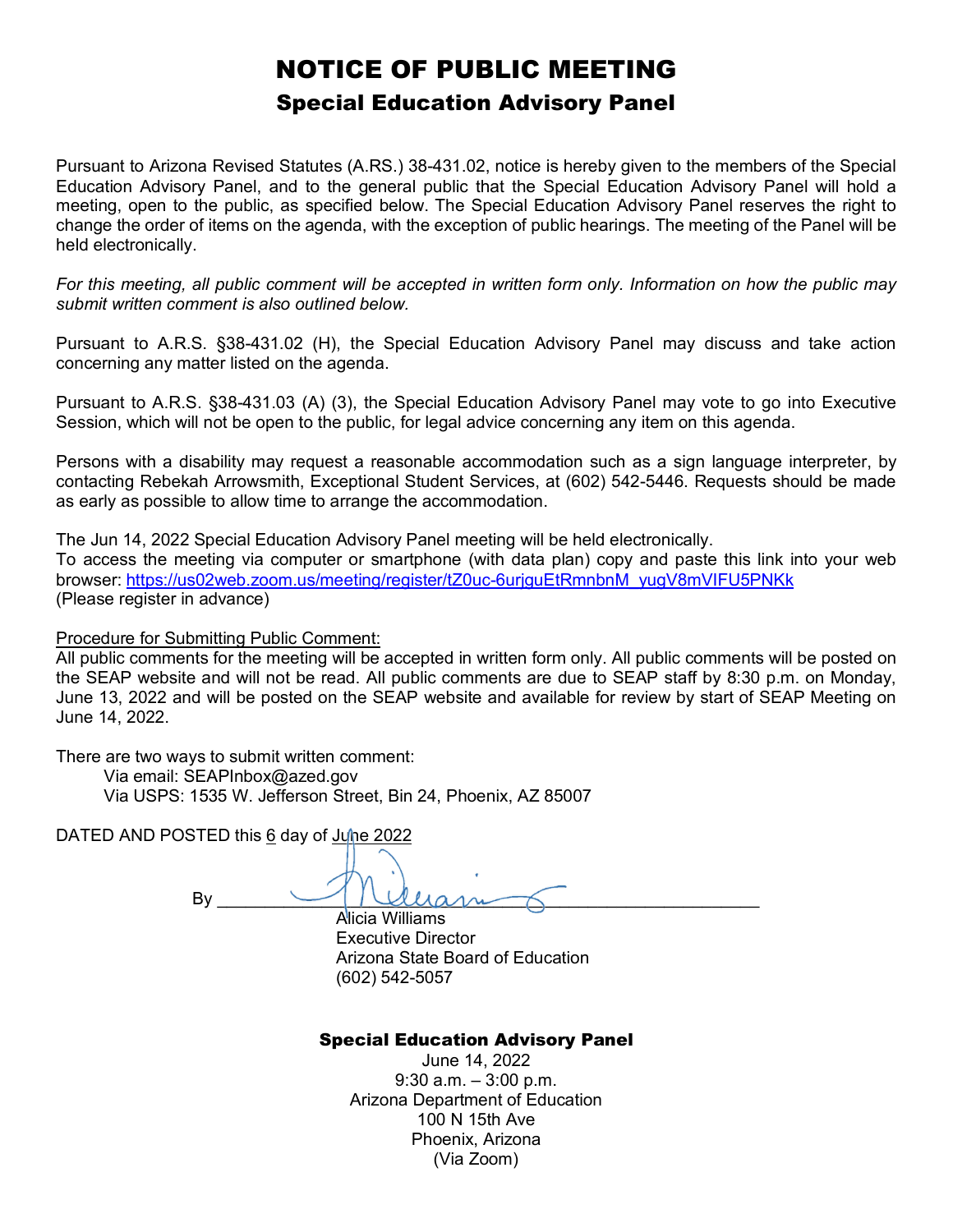#### **Arizona Special Education Advisory Panel (SEAP) Agenda**

| Date June 14, 2022<br>Time: 9:30am<br>Location: Via Zoom<br>SEAP Webpage: https://www.azed.gov/specialeducation/seap/<br>SEAP Calendar: FY 2021-2022 Calendar<br>Panel Members: SEAP Membership 2021-2022<br>Bylaws: Arizona Special Education Advisory Panel Bylaws (2/1/2022)                                                                                                                                                                                                                                                                                                                                                                                                                                                                                                                   | <b>SEAP Leadership</b><br>Co-Chairs: Dr. Kathleen Puckett and Susan Voirol<br>Vice Chair: Leanne Murrillo<br>State Director of Special Education: Alissa Trollinger<br>Administrative Support: Bekah Arrowsmith<br>Email: SEAPinbox@azed.gov<br>Phone: 602-542-5446 |
|---------------------------------------------------------------------------------------------------------------------------------------------------------------------------------------------------------------------------------------------------------------------------------------------------------------------------------------------------------------------------------------------------------------------------------------------------------------------------------------------------------------------------------------------------------------------------------------------------------------------------------------------------------------------------------------------------------------------------------------------------------------------------------------------------|---------------------------------------------------------------------------------------------------------------------------------------------------------------------------------------------------------------------------------------------------------------------|
| <b>Function/Purpose of the SEAP</b>                                                                                                                                                                                                                                                                                                                                                                                                                                                                                                                                                                                                                                                                                                                                                               | <b>Outcomes/Objectives for Today's Meeting</b>                                                                                                                                                                                                                      |
| Advise the State Education Agency (SEA) of unmet needs within the state in<br>$\bullet$<br>the education of students with disabilities<br>Comment publicly on any rules or regulations proposed by the state regarding<br>the education of children with disabilities<br>Advise the SEA in developing evaluations and reporting on data to the<br>$\bullet$<br>Secretary under Section 618 of the IDEA<br>Advise the SEA in developing corrective action plans to address findings<br>$\bullet$<br>identified in Federal Monitoring reports under Part of the IDEA<br>Advise the SEA in developing and implementing policies relating to the<br>$\bullet$<br>coordination of services for children with disabilities<br>Review and comment on completed due process hearing findings<br>$\bullet$ | Receive updates on the Special Education Cost Study<br>Receive information and provide input on Indicators 1 and 2<br>Receive data updates from ADE                                                                                                                 |

| DI-Discussion Item AN-Advice Needed<br>Agenda Item Category: RT-Regular Standing Topic<br><b>ST-Special Topic Al-Action Item</b><br><b>II-Information Item</b> |                 |                             |                                                                                                                                                                                      |                            |                  |
|----------------------------------------------------------------------------------------------------------------------------------------------------------------|-----------------|-----------------------------|--------------------------------------------------------------------------------------------------------------------------------------------------------------------------------------|----------------------------|------------------|
| <b>Time</b>                                                                                                                                                    | <b>Category</b> | <b>IDEA</b><br>Indicator(s) | <b>Agenda Item</b>                                                                                                                                                                   | <b>Presenter</b>           | <b>Notes</b>     |
| 9:30 AM                                                                                                                                                        | <b>RT</b>       |                             | Call to Order<br>Panel Roll Call<br>Reports from the Field                                                                                                                           | <b>SEAP Co-Chairs</b>      | $15 \text{ min}$ |
| 9:45 AM                                                                                                                                                        | RT, DI, II      |                             | <b>Special Education Cost Study</b>                                                                                                                                                  | Karin Smith, HeinfeldMeech | 30 min           |
| 10:15 AM                                                                                                                                                       | RT, DI, II      | 1&82                        | Indicators 1 & 2 (Graduation Rate & Drop Out Rate)                                                                                                                                   | Chris Brown                | 60 min           |
| 11:15 AM                                                                                                                                                       | ST, DI, II      |                             | Data Review                                                                                                                                                                          | Chris Brown                | 60 min           |
| 12:15 PM                                                                                                                                                       |                 |                             | Lunch                                                                                                                                                                                |                            | 30 min           |
| 12:45 PM                                                                                                                                                       | RT, II          |                             | <b>ADE Update</b>                                                                                                                                                                    | Alissa Trollinger          | $15$ min         |
| 1:00 PM                                                                                                                                                        | RT, AI, DI      |                             | Wrap-Up/SEAP Business<br>Approval of Renewing Members<br>Approval of New Members<br>Approval of New Co-Chair<br>Back to In-Person Meetings in Sept<br>(mileage, expectations, lunch) | <b>SEAP Co-Chairs</b>      | 60 min           |
| 2:00 PM                                                                                                                                                        | RT, AI          |                             | Adjourn                                                                                                                                                                              | <b>SEAP Co-Chairs</b>      |                  |

**Next Meeting: September 27, 2022**

**Location: 100 N 15th Ave, Phoenix, AZ 85007**